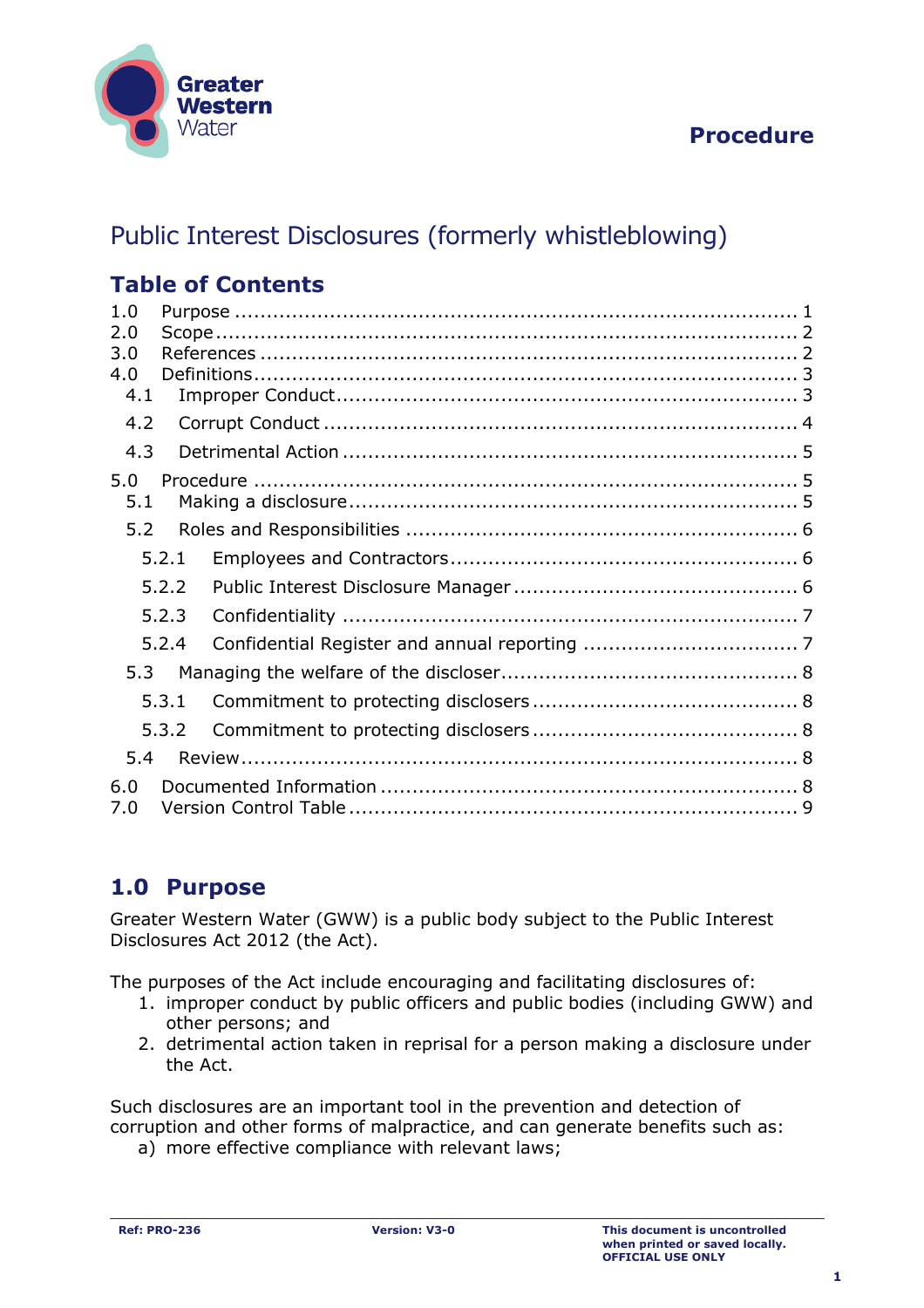



- b) more efficient fiscal management of the entity through, for example, the reporting of waste and improper tendering practices;
- c) a healthier and safer work environment through the reporting of unsafe practices;
- d) more effective management;
- e) improved morale within the entity; and
- f) improved public confidence.

The Act provides protection to persons who make disclosures and persons who may suffer detrimental action in reprisal for those disclosures.

The Act also provides for the confidentiality of the content of disclosures and the identity of persons who make disclosures.

GWW is committed to the aims and objectives of the Act. It does not tolerate improper conduct by its employees, officers, Directors or contractors, nor the taking of reprisals against those who come forward to disclose such conduct.

GWW recognises the value of transparency and accountability in its administrative and management practices, and supports the making of disclosures that reveal corrupt conduct, conduct involving a substantial mismanagement of public resources, or conduct involving a substantial risk to public health and safety or the environment.

GWW will take all reasonable steps to protect people who make such disclosures from any detrimental action in reprisal for making the disclosure. It will also afford natural justice to the person who is the subject of the disclosure.

# <span id="page-1-0"></span>**2.0 Scope**

The scope of the Act includes all activities of GWW. The Procedure will cover all employees and responsible persons associated with GWW, including Directors, Executives, contractors and staff.

GWW is not able to receive (as defined in the Act) disclosures under section 13 of the Act.

However, as required under section 58 of the Act, GWW has established procedures setting out how GWW will protect people against detrimental action that might be taken against them in reprisal for making a public interest disclosure.

### <span id="page-1-1"></span>**3.0 References**

This procedure and the procedures it outlines are based upon, and consistent with, guidelines issued by the *Independent Broad-Based Anti-Corruption Commission* Victoria (IBAC), as updated over time, including "Guidelines for handling public interest disclosures", and "Guidelines for public interest disclosure welfare management"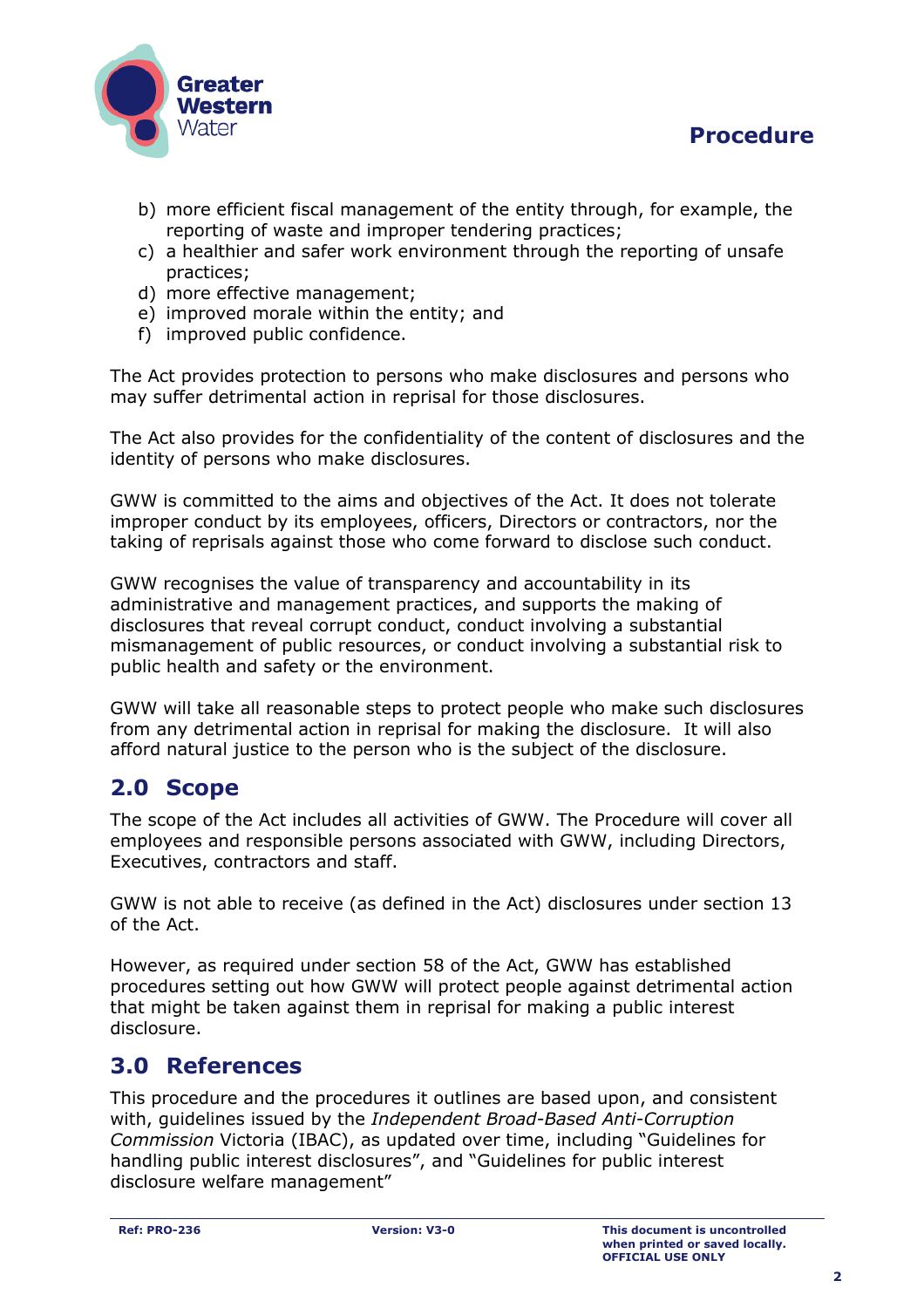

# **Procedure**

Further details on the *Public Interest Disclosures Act 2012* and the IBAC guidelines can be found at the IBAC website: [http://www.ibac.vic.gov.au](http://www.ibac.vic.gov.au/)

# <span id="page-2-0"></span>**4.0 Definitions**

Three key concepts in the reporting system are improper conduct, corrupt conduct and detrimental action. Definitions of these terms are set out below.

### <span id="page-2-1"></span>**4.1 Improper Conduct**

A disclosure may be made about improper conduct by a public body or public official. A public official includes all GWW employees, officers, Directors and contractors.

Improper conduct means:

- (a)corrupt conduct; or
- (b)conduct by a public officer or public body that constitutes:
	- i. a criminal offence; or
	- ii. serious professional misconduct; or
	- iii. dishonest performance of public functions; or
	- iv. an intentional or reckless breach of public trust; or
	- v. an intentional or reckless misuse of information or material acquired in the course of the performance of the functions of the public officer or public body; or
	- vi. a substantial mismanagement of public resources; or
	- vii. a substantial risk to public health and safety; or
	- viii. a substantial risk to the environment; or
- (c) conduct by any person that
	- i. adversely affects the honest performance by a public officer or public body of their functions as a public officer or public body; or
	- ii. is intended to adversely affect the effective performance or exercise by a public officer or public body of the functions or powers of the public officer or public body and results in the person, or an associate of the person, obtaining:
		- A. a licence, permit, approval or authority or other entitlement under any Act or subordinate instrument; or
		- B. an appointment to a statutory office or as a member of the board of any public body under any Act or subordinate instrument; or
		- C. a financial benefit or real or personal property; or
		- D. any other direct or indirect monetary or proprietary gain- that the person or associate would not otherwise have obtained; or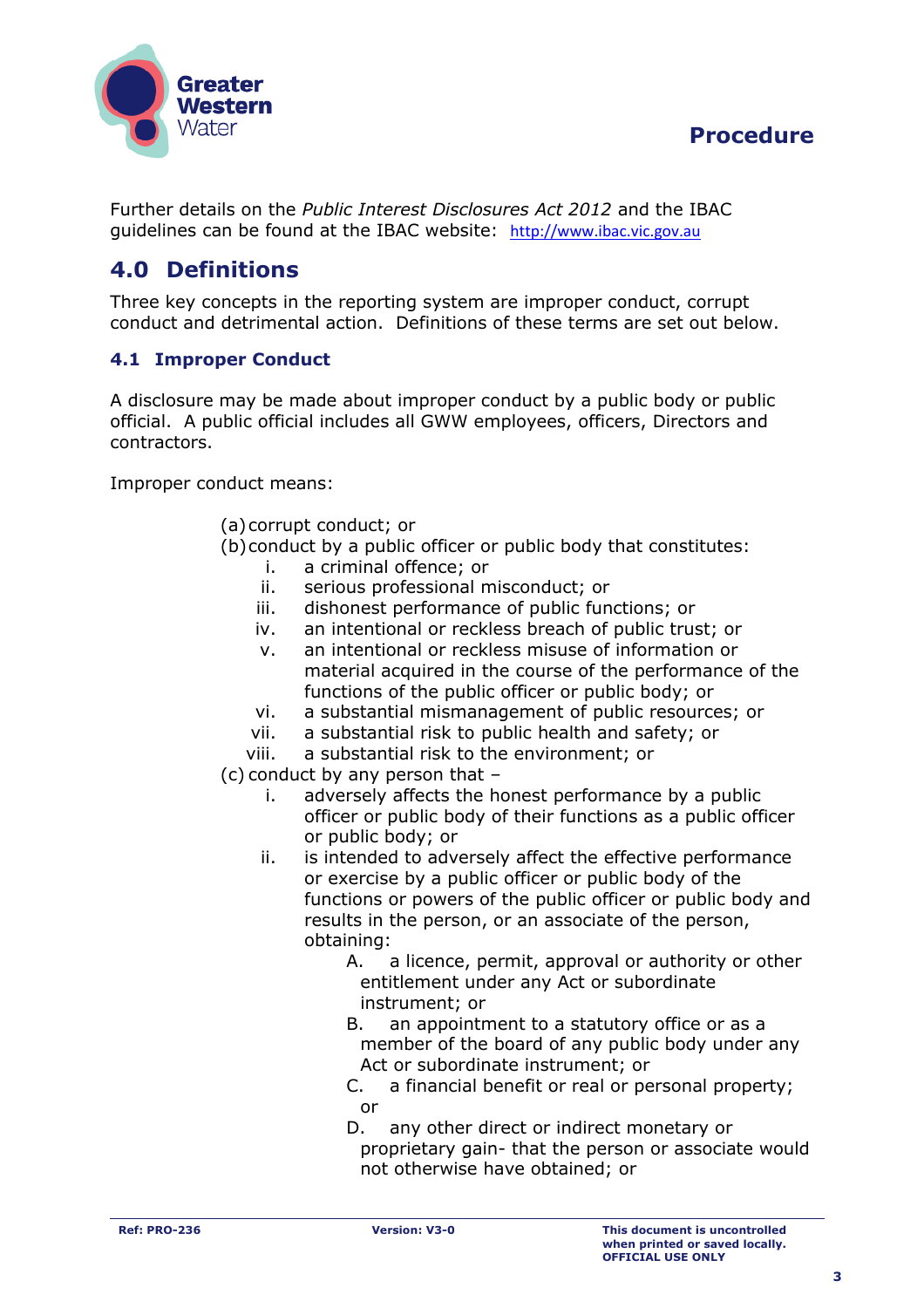



(d)conduct of any person that could constitute a conspiracy or attempt to engage in paragraph (a), (b) or (c).

If the conduct is trivial it will not meet the threshold of improper conduct.

#### **Examples**

To avoid closure of a town's only industry, an environmental health officer ignores or conceals evidence of illegal dumping of waste

An agricultural officer delays or declines imposing quarantine to allow a financially distressed farmer to sell diseased stock

A building inspector tolerates poor practices and structural defects in the work of a leading local builder

### <span id="page-3-0"></span>**4.2 Corrupt Conduct**

Corrupt conduct means conduct:

- (a)of any person that adversely affects the honest performance by a public officer or public body of his or her or its functions as a public officer or public body; or
- (b)of a public officer or public body that constitutes or involves the dishonest performance of his or her or its functions as a public officer or public body;
- (c) of a public officer or public body that constitutes or involves knowingly or recklessly breaching public trust;
- (d)of a public officer or a public body that involves the misuse of information or material acquired in the course of the performance of his or her or its functions as a public officer or public body, whether or not for the benefit of the public officer or public body or any other person;
- (e)of a person intended to adversely affect the effective performance or exercise by a public officer or public body of their functions and result in the person or
	- an associate of the person obtaining:
		- A. a licence, permit, approval, authority or other entitlement under any Act or subordinate instrument; or
		- B. an appointment to a statutory office or as a member of the board of any public body under any Act or subordinate instrument; or
		- C. a financial benefit or real or personal property; or
- D. any other direct or indirect monetary or proprietary gain –

that they would not have otherwise obtained; or

(f) conduct that could constitute a conspiracy or an attempt to engage in any conduct referred to in the bullet points above;

being conduct that would constitute an indictable offence against an Act; or constitute attempting to pervert the course of justice, bribery of a public official, perverting the course of justice, or misconduct in public office.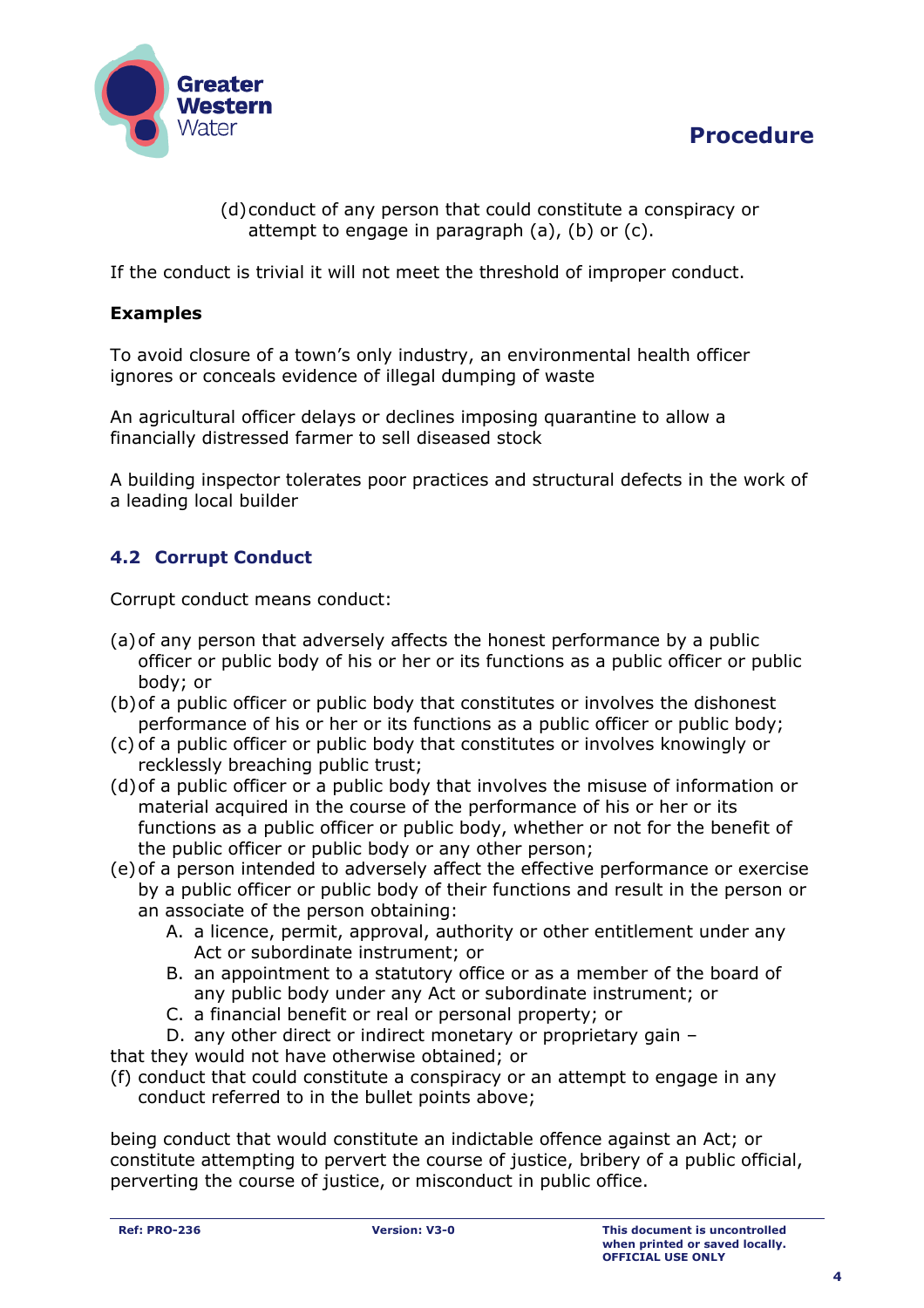

### **Examples**

A public officer takes a bribe or receives a payment other than his or her wages or salary in exchange for the discharge of a public duty

A public officer favours unmeritorious applications for jobs or permits by friends and relatives

A public officer sells confidential information

### <span id="page-4-0"></span>**4.3 Detrimental Action**

The Act makes it an offence for a person to take detrimental action against a person in reprisal for a public interest disclosure. Detrimental action includes:

- Action causing injury, loss or damage;
- Intimidation or harassment; and
- Discrimination, disadvantage or adverse treatment in relation to a person's employment, career, profession, trade or business, including the taking of disciplinary action.

#### **Examples**

A public body refuses a deserved promotion of a person who makes a disclosure

A person threatens, abuses or carries out other forms of harassment directly or indirectly against the discloser, his or her family or friends

A public body discriminates against the discloser or his or her family and associates in subsequent applications for jobs, permits or tenders

# <span id="page-4-1"></span>**5.0 Procedure**

#### <span id="page-4-2"></span>**5.1 Making a disclosure**

Any person may make a disclosure under the Act. The individual may be a person within GWW, or any member of the public.

Disclosures may be made in a number of ways set out in the Act, including anonymously, in writing or orally. A discloser need not identify the person or body about whom the disclosure is made.

GWW is **not permitted** to receive disclosures made under the Act. Therefore, disclosures about GWW, its employees, officers, Directors or contractors, must be made directly to IBAC – the detailed process for reporting a disclosure can be found at [http://www.ibac.vic.gov.au.](http://www.ibac.vic.gov.au/)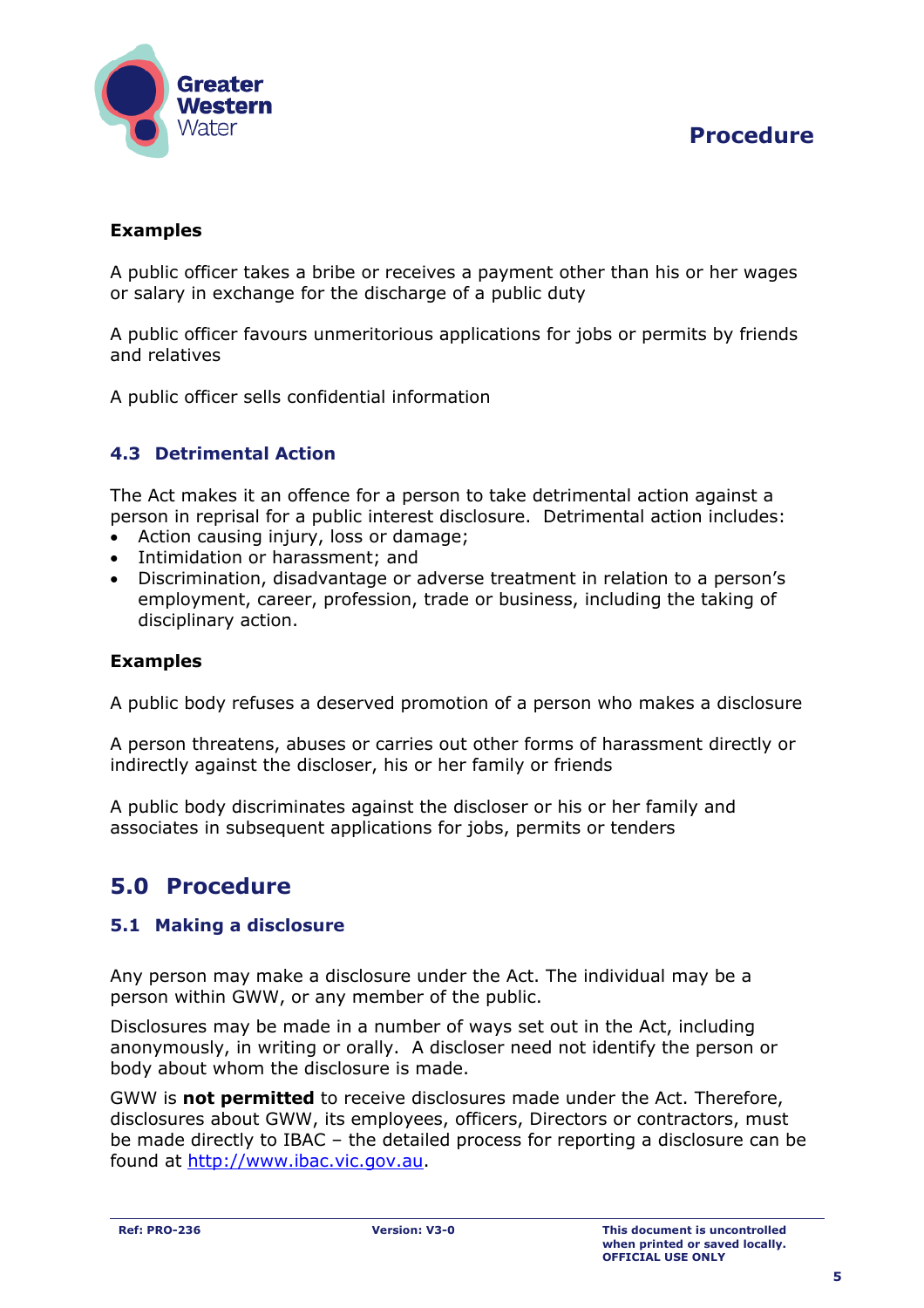

IBAC will acknowledge receipt of all disclosures and will write to anyone who makes a disclosure by letter or email within approximately 60 days to advise of their assessment. Feedback cannot be provided on anonymous disclosures.

IBAC is not required to contact GWW about any disclosure it receives. Disclosures should not be discussed with GWW unless permission has been obtained from IBAC, or unless IBAC has directed so, or IBAC has contacted GWW to provide it with information in order to allow GWW to provide any necessary welfare and support.

Persons making a public interest disclosure must not provide information known to be false or misleading in a material particular – making such is an offence under the Act.

### <span id="page-5-0"></span>**5.2 Roles and Responsibilities**

#### <span id="page-5-1"></span>5.2.1 Employees and Contractors

Employees and contractors are encouraged to report known or suspected incidences of improper conduct or detrimental action in accordance with this procedure.

All employees and contractors of GWW have an important role to play in supporting those who have made a legitimate disclosure. They must refrain from any activity that is, or could be perceived to be, victimisation or harassment of a person who makes a disclosure. Furthermore, they should protect and maintain the confidentiality of a person they know or suspect to have made a disclosure.

#### <span id="page-5-2"></span>5.2.2 Public Interest Disclosure Manager

The Public Interest Disclosure Manager for GWW is the Chief Financial Officer, and is responsible for liaising with IBAC as required, and coordinating welfare support for the discloser.

The Public Interest Disclosure Manager will:

- as required, clarify expectations and messaging about what conduct is unacceptable, and raise awareness within GWW of responsibilities to disclose and how to do this;
- advise staff of their right to disclose to IBAC;
- advise staff they can seek advice confidentially and anonymously from the Public Interest Disclosure Manager or other nominated person ;
- initiate disciplinary action against staff who take (or are involved with) detrimental action;
- ensure GWW handles public interest disclosures consistently and appropriately;
- take all necessary steps to ensure the identity of the discloser and the identity of the person who is the subject of the disclosure are kept confidential;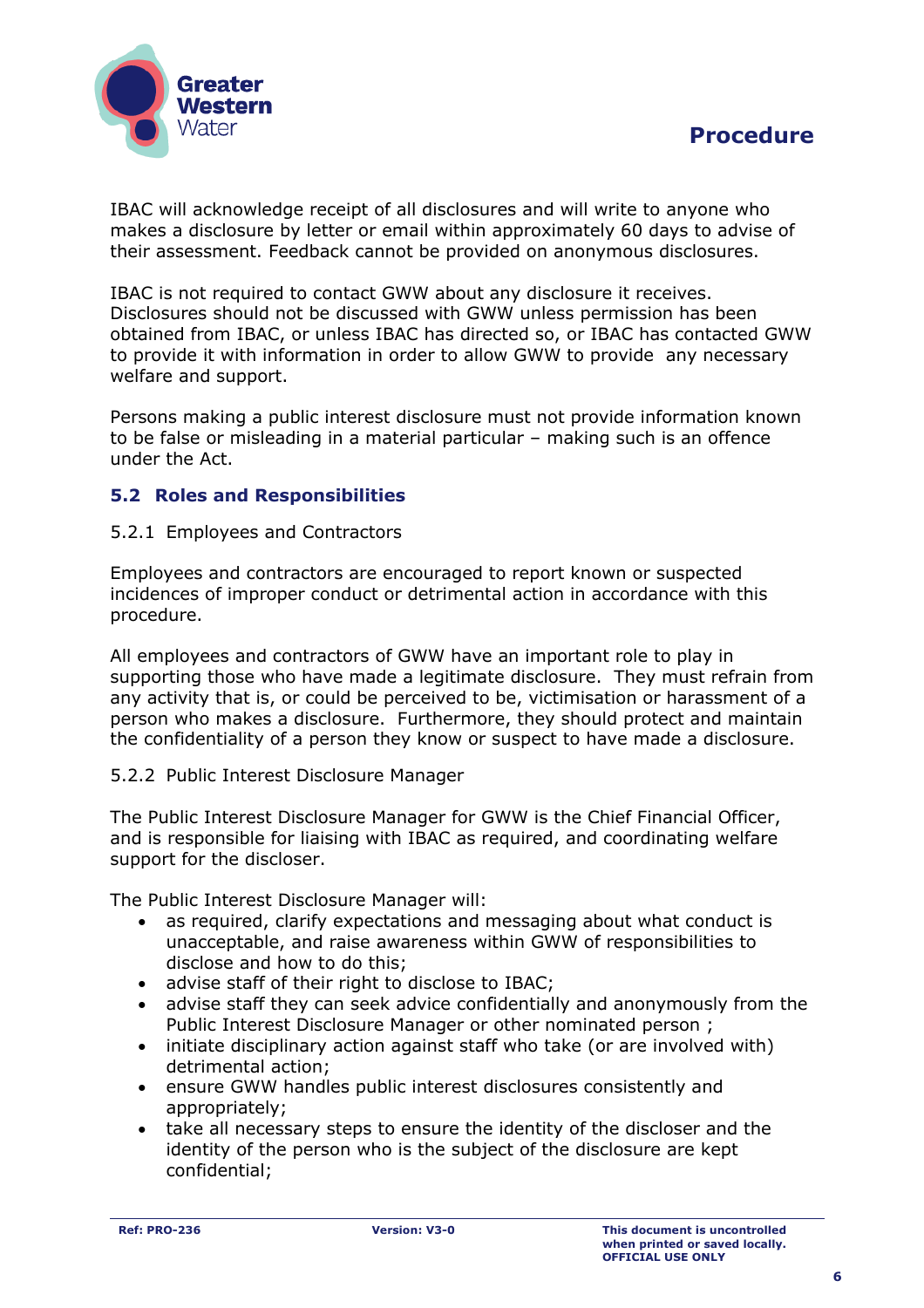

- liaise with IBAC as required; and
- compile relevant information for inclusion in the confidential register.

If GWW does receive a disclosure that ought to have been made to IBAC in accordance with the Act, the Public Interest Disclosure Manager will advise the discloser to make the disclosure directly to IBAC. If the disclosure has been mistakenly made to GWW and is anonymous, the Public Interest Disclosure Manager will provide the disclosure to IBAC for consideration.

#### <span id="page-6-0"></span>5.2.3 Confidentiality

GWW will take all reasonable steps to protect the identity of the discloser. Maintaining confidentiality is crucial in ensuring reprisals are not made against a discloser. It is a criminal offence under the Act to disclose information connected with a disclosure made in accordance with the Act, including the identity of the discloser. The penalties for breaching confidentiality obligations include financial penalties and imprisonment.

The Act requires any person who receives information due to the handling or investigation of a public interest disclosure, not to disclose that information except in certain limited circumstances.

The circumstances in which a person may disclose information obtained about a public interest disclosure include:

- in accordance with section 54 of the Act; and
- in accordance with a direction or authorisation given by the entity investigating the disclosure.

GWW will ensure all files related to any disclosure (including the welfare management of the discloser, and any correspondence with IBAC) are kept securely and are only accessible to the Public Interest Disclosure Manager. All printed material will be kept in paper files that are clearly marked as a Public Interest Disclosure Act matter, and warn of the criminal penalties that apply to any unauthorised divulging information concerning a public interest disclosure.

Any electronic files will be produced and stored on a dedicated network drive and be given password protection. Backup files will be kept on network backup discs.

#### <span id="page-6-1"></span>5.2.4 Confidential Register and annual reporting

The Public Interest Disclosure Manager will establish a secure register to record the information required to be published in the annual report, and to generally keep account of the status of disclosures. The register will be confidential and will not record any information that may identify the discloser.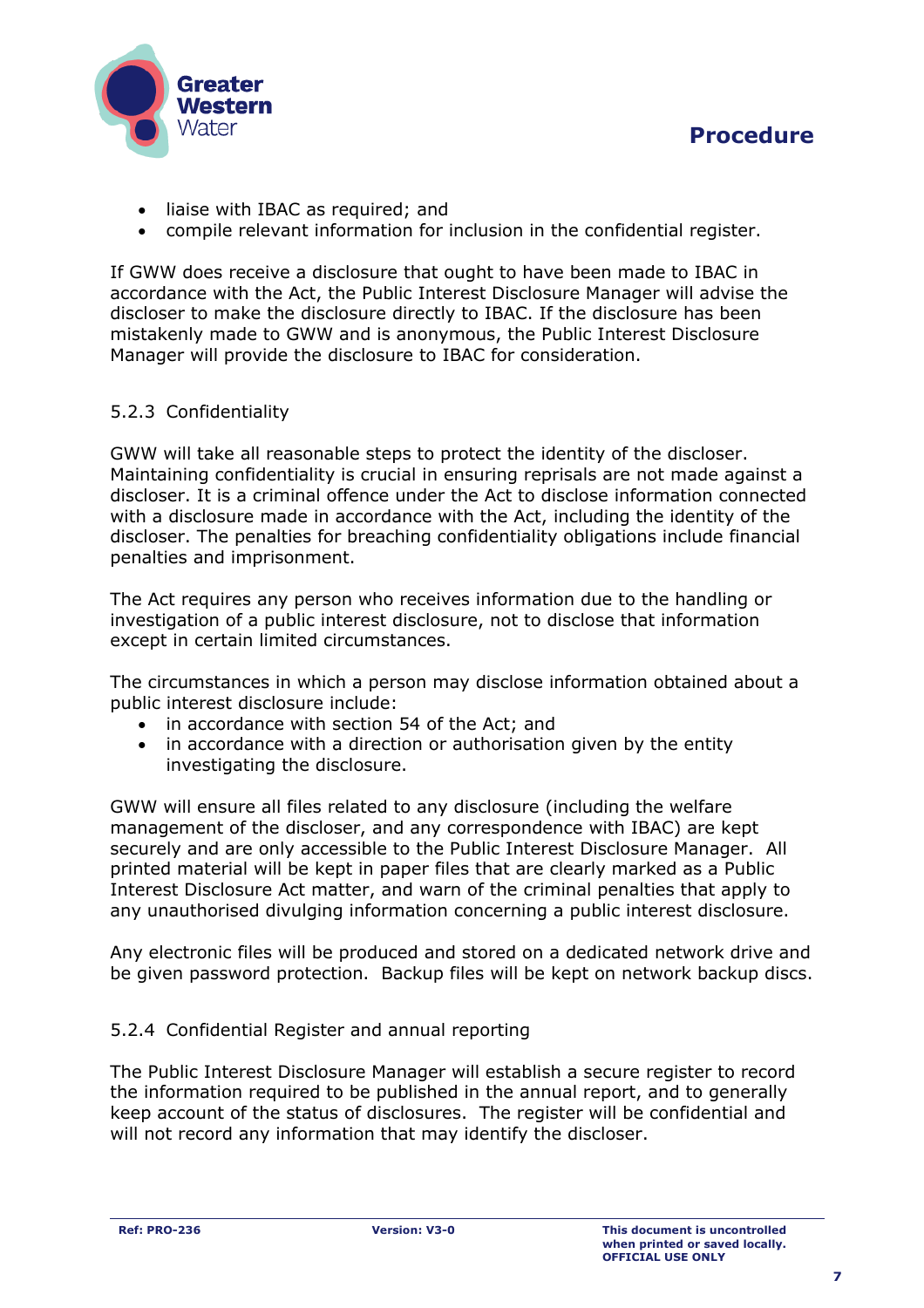

The Public Interest Disclosure Manager will ensure that GWW's Annual Report includes information about how to access GWW's Public Interest Disclosures Procedure, and how to make a disclosure to IBAC.

### <span id="page-7-0"></span>**5.3 Managing the welfare of the discloser**

#### <span id="page-7-1"></span>5.3.1 Commitment to protecting disclosers

GWW is committed to the protection of disclosers against detrimental action taken in reprisal for the making of public interest disclosures. The Public Interest Disclosure Manager is responsible for ensuring disclosers – both for those inside or outside GWW (including the public) - are protected from direct and indirect detrimental action, and that the culture of the workplace is supportive of public interest disclosures being made.

The Public Interest Disclosure Manager will:

- Examine the immediate welfare and protection needs of a discloser who has made a disclosure and, where the discloser is an employee, seek to foster a supportive work environment;
- Advise the discloser of the legislative and administrative protections available to them;
- Listen and respond to any concerns of harassment, intimidation or victimisation in reprisal for making disclosure;
- Keep a contemporaneous record of all aspects of the case management of the discloser including all contact and follow-up action; and
- Ensure the expectations of the discloser are realistic.

<span id="page-7-2"></span>5.3.2 Commitment to protecting disclosers

If a discloser reports an incident of harassment, discrimination or adverse treatment that would amount to detrimental action taken in reprisal for the making of the disclosure, the Public Interest Disclosure Manager will:

- Record details of the incident;
- Advise the discloser of their rights under the Act; and
- Advise the Managing Director of the detrimental action.

The taking of detrimental action in reprisal for the making of a disclosure can be an offence against the Act as well as grounds for making a further disclosure.

#### <span id="page-7-3"></span>**5.4 Review**

This procedure will be reviewed annually to ensure it meets the objectives of the Act and accords with the IBAC's guidelines.

### <span id="page-7-4"></span>**6.0 Documented Information**

IBAC-issued general Guidelines, as updated over time: